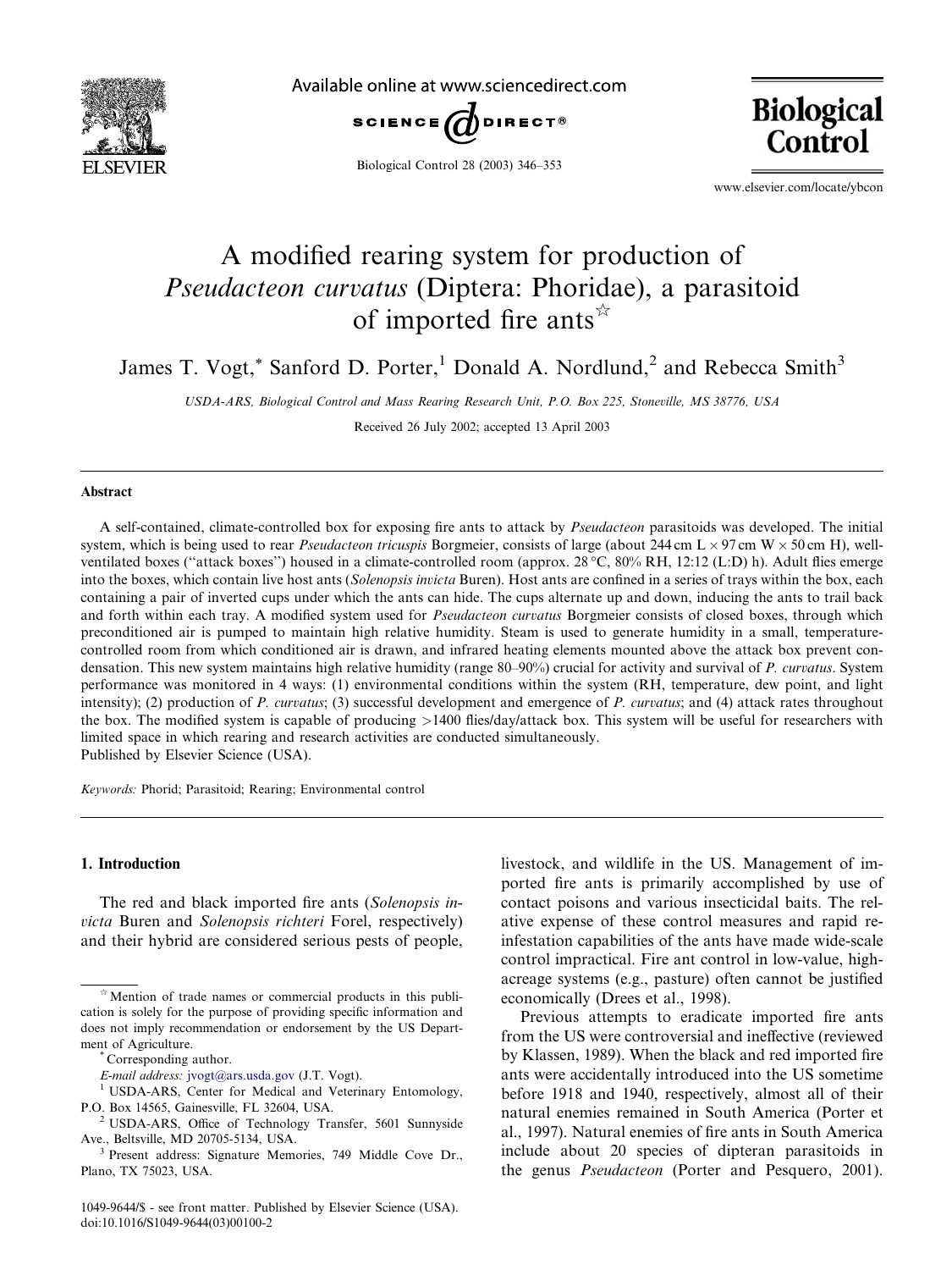Williams and Whitcomb (1974) provided initial observations of phorid flies attacking South American Solenopsis spp., but early interest in using phorids as classical biological control agents was limited due to the apparently small percentage of ants attacked (Jouvenaz et al., 1981).

Recent work has suggested that parasitic phorid flies may exert more significant pressure on fire ant colonies than previously thought. Porter et al. (1995a) demonstrated the parasitic nature of the Pseudacteon/Solenopsis relationship. Fire ants exhibit specific defensive behaviors and postures when under phorid attack, presumably to make it more difficult for the female flies to oviposit (Cônsoli et al., 2001; Feener, 1987; Feener and Brown, 1992; Porter et al., 1995b; Williams and Banks, 1987; Williams et al., 1973); these behaviors suggest that phorids have exerted considerable evolutionary pressures on their hosts (Orr et al., 1995; Porter et al., 1995b). Feener and Brown (1992) hypothesized that parasitic phorids might be useful in suppressing fire ant populations in North America.

Maintaining cultures of phorid flies in the US for research, testing, and release against imported fire ants required development of a rearing system designed to address typical considerations (e.g., humidity and temperature control, lighting, etc.) as well as problems specific to use of a live host that happens to be an extremely active, aggressive, stinging insect. Rearing phorids on artificial media would present significant difficulties, especially related to collection of fertilized eggs, and the peculiar manner in which the developing flies pupate within the head capsule of the host ants (Cônsoli et al., 2001; Porter, 1997; Porter et al., 1995b). The majority of the pupal surface is unsclerotized, making water loss a concern. The pupa is situated within the host head capsule, under the tentorial arms, and the first three segments compress and harden to form a sclerotized plate that fills the oral cavity of the host (Porter et al., 1995a). The specialized handling such a pupa would require for successful development may present an insurmountable obstacle for practical in vitro mass-rearing.

Use of live hosts, however, also presents problems. In particular, fire ants frequently exhibit a typical ''freezing'' behavior when exposed to phorid attack, becoming immobilized and assuming defensive postures (Cônsoli et al., 2001; Porter et al., 1995a). Containment of fire ants is an important consideration in the laboratory. In this paper we describe a rearing system developed for use with *Pseudacteon* flies. The initial system is in use at USDA-ARS, CMAVE in Gainesville, FL, and the APHIS rearing effort at the Florida Department of Agriculture's Division of Plant Industry, Biocontrol Rearing Facility, Gainesville, FL. It uses ambient conditions in a humidity- and temperature-controlled room to create favorable conditions in large ''attack boxes'' in

which adult flies parasitize fire ant hosts. These large, automated attack boxes were designed by Nordlund and Smith to scale up mass rearing, and were based on smaller automated units constructed for rearing *Pseu*dacteon tricuspis (Porter, 2000). The modified system is in place at the USDA-ARS Biological Control and Mass Rearing Research Unit, Mississippi State, MS. Temperature and humidity within the attack box are controlled by a combination of pumping conditioned air through the box, and use of infrared heating elements. The modified system was developed for use in an interior room of the facility where it was desirable to maintain ambient conditions favorable for conducting other tasks. The automated attack box used for rearing Pseudacteon curvatus is presented first, followed by the basic rearing procedure, and performance of the system.

# 2. Materials and methods

#### 2.1. Humidity control

Pseudacteon curvatus flies require high relative humidity for development and survival (Porter, unpublished data). Humidity is generated using steam (approx. 25 psi) released into a small  $(1.8 \text{ m} \times 2.7 \text{ m} \times 2.4 \text{ m})$ temperature-controlled room via a solenoid actuated steam valve. The steam line is fully insulated, and a bucket trap minimizes water output from the steam outlet. A small oscillating fan (about 40 cm diam.) prevents condensation on the floor and circulates air within the room. More complex (and expensive) configurations are available (e.g., steam-jacketed outlets), but our system has proven sufficient for the conditions required. Relative humidity is controlled using an Omega RHCN-1C RH/Temperature controller (Omega Engineering, Stamford, CT). The room is maintained at  $29^{\circ}$ C and approx. 85–95% RH.

# 2.2. Attack box

A list of basic materials used for construction of the attack box is provided in Table 1. Box dimensions are illustrated in Fig. 1A and B. Essentially, ants are confined in a series of 15 trays within the box (only 13 shown in Fig. 1B to save space). Each tray has a pair of "lifter cups" (Fig. 2) that alternately raise and lower, inducing the ants to trail back and forth within the trays while seeking shelter under the cup in the "down" position, and in the ''up'' position exposing them to attack by ovipositing phorids (see Porter and Briano, 2000). Each cup is suspended on a string with an S-hook for easy installation and removal. A pair of inverted, Fluoncoated cups provides insurance against ants climbing up the strings. The top of the attack box is constructed from a single piece of 6.35 mm thick Plexiglas. A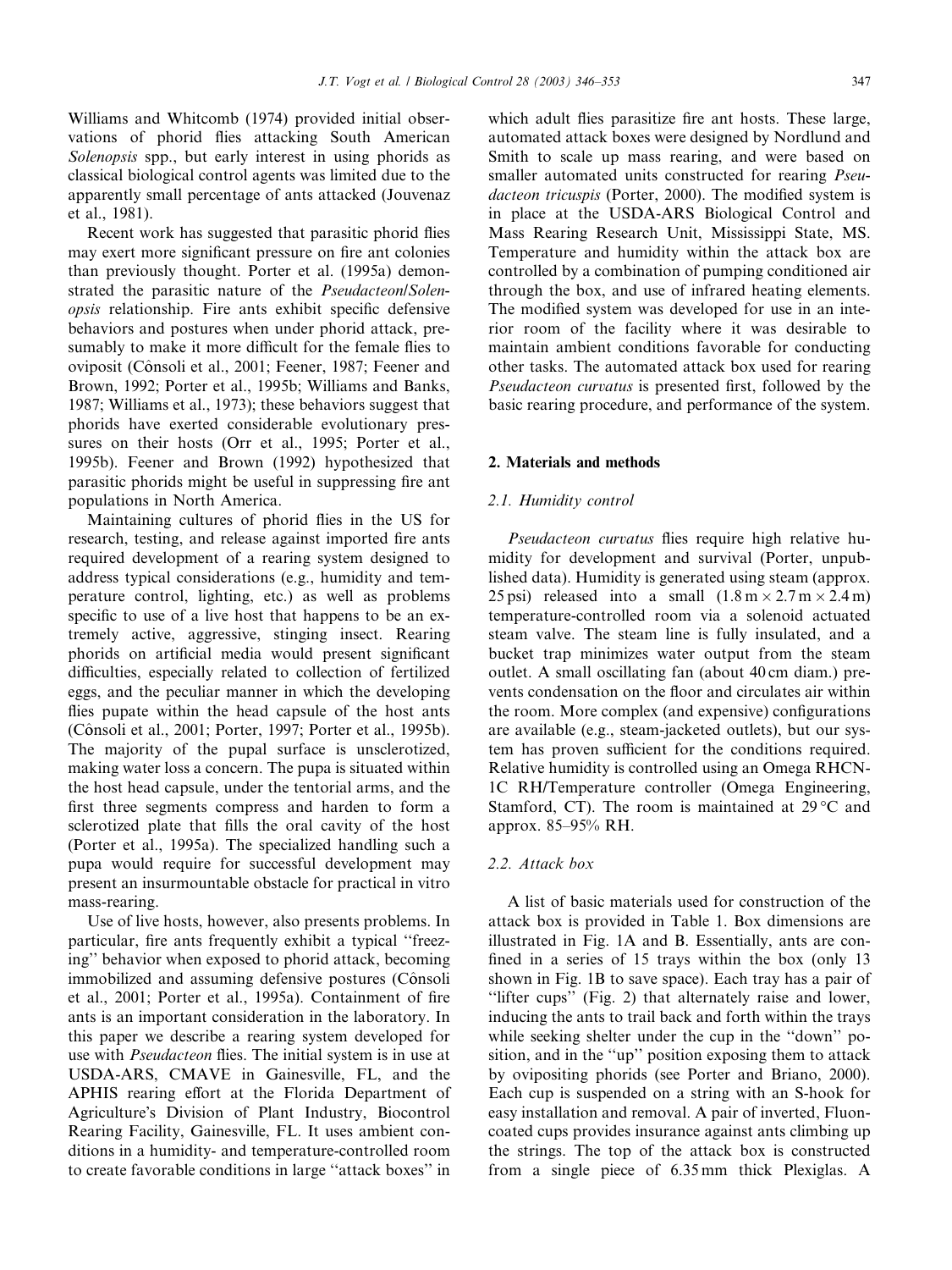Table 1 Materials needed for construction of attack box

| Item                                                                                       | Qty            | Source        | Approx. cost (\$) |
|--------------------------------------------------------------------------------------------|----------------|---------------|-------------------|
| 10 ft 2 in. $\times$ 6 in., spruce                                                         | 6              | N/A           | 35.70             |
| 8 ft 2 in. $\times$ 4 in., spruce                                                          | 4              | N/A           | 13.60             |
| Casters, 3 in.                                                                             | $\overline{c}$ | N/A           | 14.40             |
| Casters, 3 in. locking                                                                     | $\overline{c}$ | N/A           | 16.60             |
| 5/8 in. plywood, $4 \text{ ft} \times 8 \text{ ft}$                                        | 3              | N/A           | 81.80             |
| $1/2$ in. plywood, $4 \text{ ft} \times 8 \text{ ft}$                                      | 1              | N/A           | 22.50             |
| Foil back insulation (for bottom), $4 \text{ ft} \times 8 \text{ ft}$ , $3/4 \text{ in}$ . | 1              | N/A           | 8.50              |
| Plexiglas, $4 \text{ ft} \times 8 \text{ ft}$ , $3/4 \text{ in}$ .                         | 1              | N/A           | 119.50            |
| Clamp lights                                                                               | 4              | N/A           | 37.20             |
| Carlon box 12 in. $\times$ 12 in. $\times$ 6 in.                                           | 1              | N/A           | 47.70             |
| 5X852F 8 pin socket                                                                        | 1              | Dayton        | 3.40              |
| 8 ft fluorescent lamp fixtures                                                             | 3              | N/A           | 87.50             |
| Lamp bulbs, daylight, 8 ft                                                                 | 6              | N/A           | 29.20             |
| 4C440 Blower                                                                               |                | Dayton        | 44.80             |
| <b>TORK SPST Timer</b>                                                                     | 1              | N/A           | 51.90             |
| Foil duct to pipe in preconditioned air                                                    | Varies         | N/A           | 25.00             |
| Temp. controller Orion E5C2                                                                | 1              | Grainger      | 89.80             |
| Thermocouple 6A843                                                                         | 1              | Grainger      | 16.70             |
| 1/2 in. pillow blocks                                                                      | 2              | N/A           | 9.90              |
| Time delay relay 2A179                                                                     | 1              | Grainger      | 58.40             |
| Pneumatic motor MS-153-DA                                                                  | 1              | Whitey        | 202.10            |
| Mounting bracket MS-MB-133                                                                 |                | Whitey        | 25.90             |
| 1/4 in. solenoid valve 2F985-2                                                             |                | Grainger      | 49.30             |
| Coil connector 2G-503-2                                                                    |                | Grainger      | 8.80              |
| Mini flow filter 6B306                                                                     |                | Grainger      | 69.20             |
| Time delay relay 1A 367-0                                                                  |                | Grainger      | 54.70             |
| Strap hinges                                                                               | 8              | N/A           | 6.00              |
| Pull handles                                                                               | 4              | N/A           | 8.60              |
| Gray paint                                                                                 | 1 gal          | N/A           | 23.00             |
| Sash locks                                                                                 | 8              | N/A           | 13.60             |
| 8 pin relay R4105 DPDT                                                                     | $\mathbf{1}$   | Nesco         | 11.60             |
| Stainless steel rod, 1/4 in.                                                               | 9 ft           | N/A           | 25.00             |
| Infrared heating elements, 60W                                                             | 4              | IR Salamander | 100.00            |
| Screws, ext. cords, wiring supplies                                                        | N/A            | N/A           | 100.00            |
|                                                                                            |                | Total         | 1511.90           |

stainless steel rod runs the entire inside length of the box, supported by bushings on either end and a pillow block on each of 2 supports across the top, just under the Plexiglas. Fourteen individual cams (7.6 cm dia and 2.54 cm wide) attached to the steel rod raise and lower the lifter cups in each of the trays, by means of attached strings that run through screw eyes installed on the inner surface of the Plexiglas (Fig. 1B). The rod is turned by a pneumatic motor, which is timed to operate from 09:00 to 18:00 h at 10 min intervals. Humidified air is delivered from the room described above (Humidity Control) via a small duct fan connected to a rheostat to control speed, and is returned to the room through a length of 10.2 cm diam. insulated, flexible duct.

A smaller box constructed to accommodate 8 pupae trays (see Collecting Parasitized Ants below) is attached to one end of the attack box, and adult flies enter the attack box through a hole joining the two boxes.

The attack box has a false bottom to accommodate the 15 trays. We use white, ribless nesting totes in our attack box (model 300-5N, Del-Tec/Panel Controls, Greenville, SC), lined with Fluon on the inner walls to prevent ant escape. Tray dimensions (at the top) are 27.5 cm wide (23.5 cm inner)  $\times$  41.75 cm long (38.25 cm inner)  $\times$  12 cm deep. The walls are slightly tapered, so the dimensions of the bottom are approx.  $22 \text{ cm} \times 36 \text{ cm}$ . A shallower tray is available from the manufacturer; tray depth does not appear to be critical to rearing success, but a shallower tray would allow for narrower access doors in the sides of the attack box. Additionally, the doors could be offset to allow for easier removal and installation of trays. In the initial design, the holes cut in the false bottom of the attack box were large enough that the trays rested with the lip flush to the inside bottom of the box. However, this made it possible for newly emerged, unsclerotized flies to walk into the trays, where they became easy prey for the ants (Porter, unpubl. data). The height of the false bottom should be adjusted so that the tray lip is approx. 0.5–1 cm above the false bottom. The space directly in front of the area where adult flies emerge is empty to allow newly emerged flies an area to rest while they harden.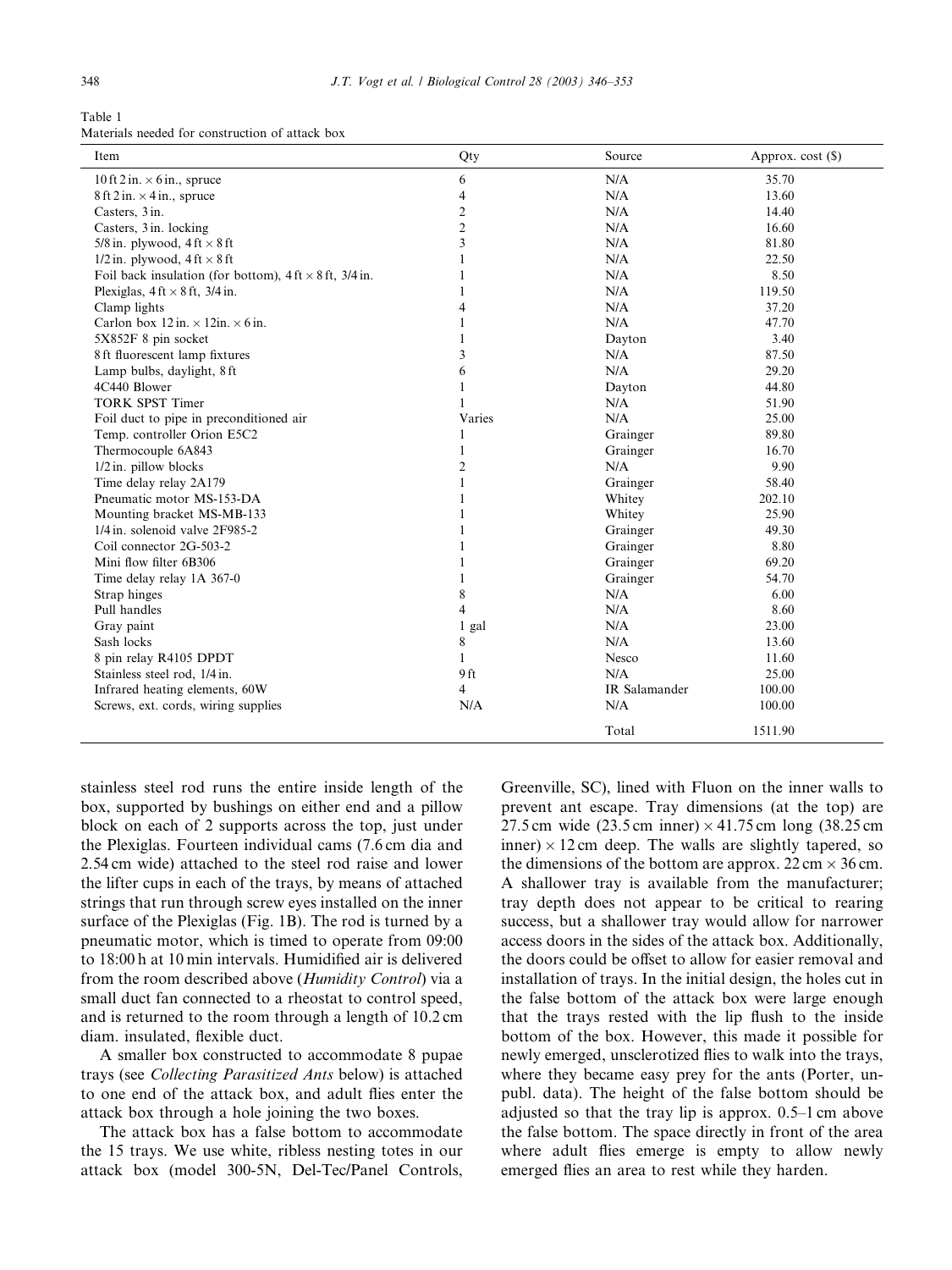

Fig. 1. General appearance and dimensions of attack box from side (A) and top (B). Cutaway view in (A) shows pupal trays in emergence box on the right side of main attack box (1). In (B), the lifter cups are pictured with the upper cup in each tray in the up position. A pneumatic motor (1) operates the cams that raise and lower the lifter cups. Flies enter the attack box from the emergence box (2).



Fig. 2. Lifter cup. The bottom of the cup (paint can lid) is filled to within approx. 0.75 cm with paraffin. Inner and outer baffles (5 and 9 oz plastic cups) (A) and inverted paint can cap (B) are coated with Fluon. A wooden dowel (C) separates the baffles from the inverted cap. Two small openings (D) allow ants access to the space under the cup. A pair of strings is attached to the bottom of each lifter to allow ants to climb down when the lifter switches to the up position (not pictured).

Light was initially provided by three 2-tube, 244 cm fluorescent fixtures (''daylight'' tubes) mounted above the box. Two additional 91.4 cm single tube fixtures were added after about five months of production, one at each end of the attack box (perpendicular to the main bank of lights), to even out light distribution. The lights could be adjusted by moving them up or down on supports built into the box frame (Fig. 1A; lights not shown). Lights were controlled with a 24 h timer and set for a 12:12 (L:D) h photoperiod. Four infrared heating elements (60 W, Infrared Internationale, UK) were installed in standard clamp-lights with reflective shades and clamped to the frame above the box. The configuration of lights and infrared elements could be altered to suit different indoor conditions. The infrared elements were wired to a thermocouple within the box and set to  $28^{\circ}$ C. The elements operated primarily at night, to combat condensation.

## 2.3. General rearing procedure

Host ants (S. richteri and S. invicta  $\times$  richteri) were maintained in the laboratory at about  $28^{\circ}$ C with a 12:12 (L:D) h photoperiod. Colonies were fed a standard diet of crickets, and 2 M sugar water offered in test tubes plugged with cotton. Supplements of boiled egg yolk and a standard entomophage diet (Cohen Entomophage Diet, US Patent #5,834,177) were offered occasionally. Colonies were periodically collected from the wild to replenish laboratory stock. Host ants were collected in an area dominated by hybrid fire ants (Oktibbeha County, MS), and were used within 1 month of collection.

## 2.4. Changing out the attack box

Every 3–4 d, ants in the attack box were removed and replaced with fresh, unparasitized workers. To minimize fly escape, when opening the attack box, the air supply was turned off and lights in the room (with the exception of the attack box lights) were turned off. Parasitized ants were removed from each tray in the box and put aside in a larger, Fluon-lined tray for about 30 min to 1 h. During this time, they tended to create discrete piles of debris (dead brood, dead workers, cotton from sugar, and water tubes), making it easy to remove this material. Refuse can also be removed from the individual trays with an aspirating device prior to changing out the box. Brood were separated and set aside, workers were placed in a Fluon-lined container with a tight-fitting lid (about  $19 \text{ cm} \times 29 \text{ cm} \times 6 \text{ cm}$ ) with a 1 cm  $\times$  4 cm screened vent in the top. Brood were separated using the method described by Banks et al. (1981), except ants were not anesthetized. Each container received one saturated humidity block [cylindrical Castone block (Castone dental plaster, Dentsply International, York, PA), about 6 cm diam.  $\times$  3 cm high], one nest cell (125 mm  $\times$  25 mm petri dish lined with about 1 cm saturated Castone), and a sugar wad (2 M sugar solution soaked into crumpled lab wipes and dried). Humidity blocks served to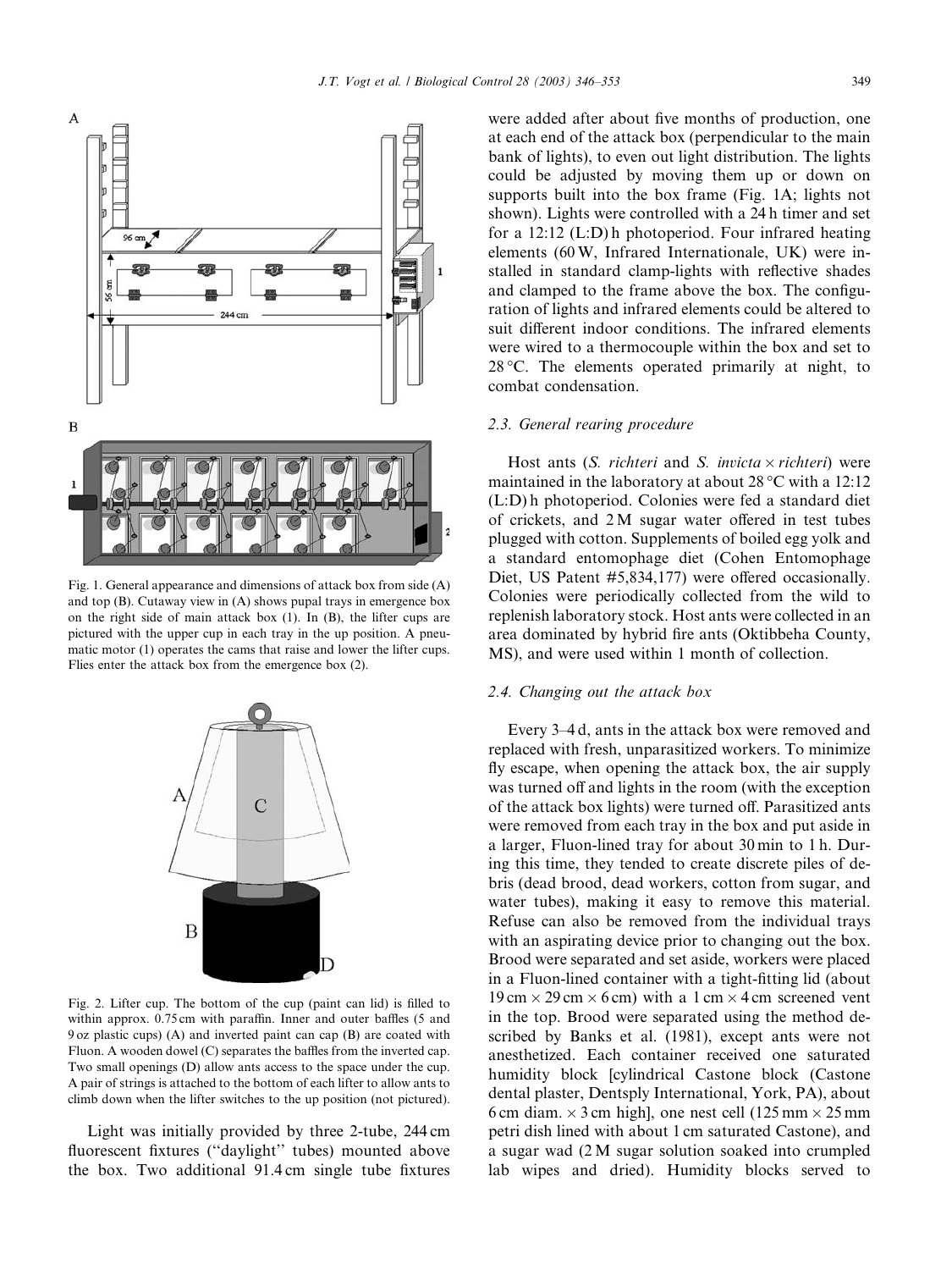maintain near saturation humidity within the containers. Containers were marked with dates exposed, and placed in a holding room  $(60\% \text{ RH}, 27 \degree \text{C})$ .

Next, the box was stocked with fresh ants. Because P. curvatus flies attack small fire ant workers (Morrison and Gilbert, 1998), workers were allowed to pass through a #20 sieve prior to use. Worker ants were separated from brood and weighed out into individual Fluon-lined containers (about  $10 \text{ cm} \times 18 \text{ cm}$ ,  $\times 5 \text{ cm}$ , 0.8 g ants/container). Brood from one or more colonies (including brood retrieved from the previous batch of host ants if it still appeared healthy) were added to the containers (1 g brood/container). Brood is necessary to induce the ants to trail back and forth between the lifter cups while under attack by the flies (Porter, unpubl. data). If using brood from a different source colony than the workers, the brood and workers were allowed a minimum of 30 min to bond before proceeding further. The ants and brood were then placed in the trays within the attack box and remained there for exposure to attacking phorids.

## 2.5. Collecting parasitized ants

Every 2–3 d (Mon., Wed., and Fri.) dead and moribund ants were collected from colony fragments previously exposed to attacking flies. Each colony fragment was inspected for ''boneyards'' (piles of dead ants), which were removed with an aspirator. Humidity blocks were moistened as necessary, and sugar wads moistened or replaced. Dead ants and debris collected from colony fragments <8 d from first date of attack were discarded, and colony fragments >35 d from the last date of attack were discarded. The remaining material collected from the colony fragments (primarily consisting of dead ant bodies, and detached heads containing phorid pupae or last instar larvae) was scattered on a tray  $(41 \text{ cm} \times 17 \text{ cm} \times 2 \text{ cm})$  lined with about 1 cm of Castone. Each tray had three equally spaced holes (2.5 cm diam.) cut in the bottom so that excess water could be removed from the plaster by placing the tray on a towel. The Castone was saturated with water beforehand, taking care not to leave water standing on the surface. The surface was divided into 24 equally-sized cells using a pencil, allowing for production and emergence estimates (see Section 3).

Trays with dead ants and phorid pupae were placed in larger (about  $56 \text{ cm} \times 43 \text{ cm} \times 13 \text{ cm}$ ) trays, with a  $5 \text{ cm} \times 11 \text{ cm}$  screened hole on each end for ventilation. The lip of the larger tray was lined with foam weather stripping, and a Plexiglas top was held in place with large binder clips. Trays were initially watered daily, but after examination of emergence rates the watering regime was changed to once per week (see Section 3). Trays of pupae collected >4 d prior to watering received a 1% household bleach solution to reduce fungal growth, newer trays received Millipore water. Water was gently applied to the trays with a wash bottle, taking care not to leave a film of water standing on the surface. Trays were held for 13 d at  $27^{\circ}$ C; on day 14 they were placed in the emergence box on the side of the attack box (see Fig. 1A). They remained there for 10 d, and were watered lightly each afternoon  $(15:00 h)$  with  $1\%$ household bleach solution.

#### 2.6. Box performance

Performance of the modified system was evaluated in several ways. Hobo dataloggers (Onset Computer Corporation, Bourne, MA) were used to measure RH, temperature, dew point, and light intensity (1 m) at three points within the attack box (one in the center, and one at each end). Measurements proceeded for a period of 14 d. Additionally, light intensity (lux) within the bottoms of the trays was measured using an Extech 407026 light meter (Extech Instruments, Waltham, MA). Periodic measurement of temperature and RH were also taken using a portable temperature/humidity meter (see below).

## 2.7. Attack rates and production estimates

Attack rates of P. curvatus were estimated using timed observations of the number of flies actively attacking ants in each tray. During each sampling period, an observer noted time of day, temperature and RH in the attack box, and the number of attacking flies/15 s observation in each tray. Data were used to determine how the attacking flies were distributed within the box, and to estimate fly activity throughout the day. Observations were made on days when several  $(>100)$  adult flies were present in the box, because peaks in emergence with low activity in between were occurring in the laboratory colony.

Production estimates (pupae/day) were obtained by counting the number of healthy pupae on 25% of the surface area of each pupae tray, multiplying by 4, and dividing by the number of days since the last collection. Emergence estimates were obtained by counting pupae that emerged (as evidenced by an empty, but undamaged head capsule), pupae that died as preemerged adults, and pupae that aborted development sometime before maturation.

All means are reported as means  $\pm$  SE.

## 3. Results and discussion

#### 3.1. Environmental conditions

Environmental conditions within the box (temperature, RH, dew point) cycled daily. Conditions were in-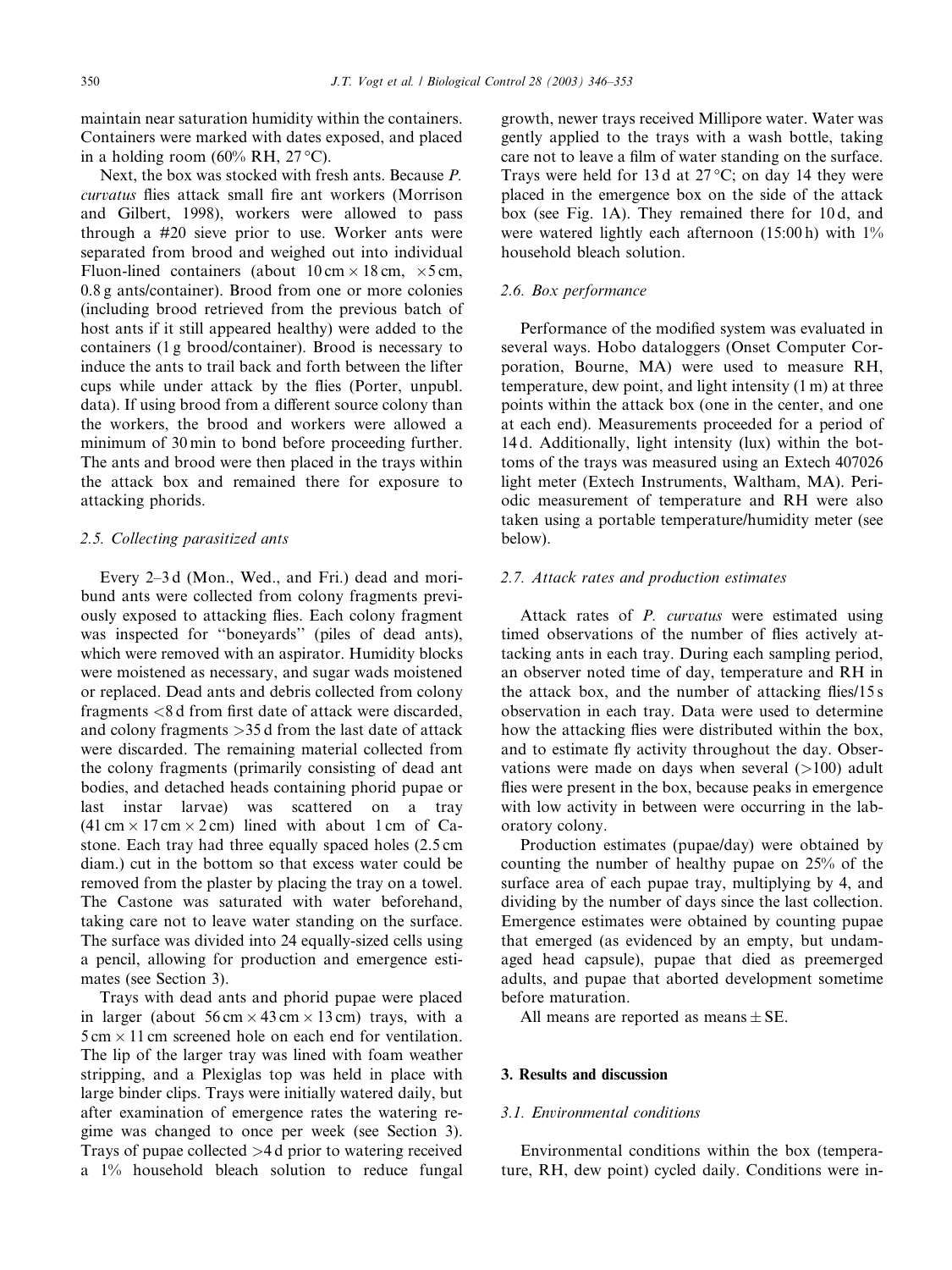

Fig. 3. Temperature in the attack box. During lights on (A), temperature cycled up, during lights off (B) temperature dropped. Fig. 4. Attack rates declined approx. 50% during the day

distinguishable between locations within the box, so data were pooled and mean conditions modeled by time of day. Temperature rose very quickly for the first 50 min after lights on, from 25.9 to 27.2 °C; temperature then increased at a slower rate until about 400 min after lights on (12:40 h), and remained relatively constant (about  $29.2$  °C) until lights off at 18:00 h. Temperature decayed exponentially following lights out to a minimum of about  $25.9 \degree C$  (Fig. 3). Temperature never fell below dew point after installation of the infrared elements above the box; prior to that, condensation was noted on the inner surface of the Plexiglas top before lights on. Relative humidity within the attack box also cycled daily. Humidity levels initially remained at 76– 78% RH during lights on, and approached 85% RH at night. Humidity has since been adjusted to remain at about 80–85% RH during lights on, and approach 90% RH at night. Humidity averaged about 83% RH during lights on as measured by a separate, traceable probe placed in the box (Model HI 91601F, Hanna Instruments, Woonsocket, RI).

# 3.2. Attack rates and production estimates

Data (mean no. flies attacking/15 s/tray) were assigned to time categories (09:00–10:30, 10:31–12:00,  $12:01-13:30$ , and  $1331 + h$ ), averaged within each time category, and subjected to regression analysis to test for the effect of time of day on attack rates, yielding an estimate of fly activity during the day. With respect to time, attack rates decreased some 50% between 09:00 and 15:30 h (Fig. 4). This decline is less than published estimates of mortality (approx. 30% of flies surviving after 4 h of attack in the laboratory) (Porter, 1997), but is not directly comparable, as other factors (such as behavioral periodicity, temperature changes, or potential fecundity) might be partially responsible for the



 $(y = 0.84 - 0.12x, r^2 = 0.9900).$ 

decline. *P. curvatus* flies have been observed attacking throughout the day in the field (Vogt, unpubl. data) and the rise of about  $2^{\circ}$ C in temperature from 09:00 to 12:00 h would be expected to increase attack rates (Porter, unpubl. data). Host ants were active throughout the day in the rearing system, unlike ants in the field, which tend to slow or cease activity during the hottest times of the day (Porter and Tschinkel, 1987).

Fly emergence was initially relatively low (about 60%), but rose to about 85% following a change from daily watering of pupal trays to weekly watering. Placing pupal trays within the larger trays described above prevented them from drying out between watering times. The increase in emergence may have been due to decreased disturbance and/or suffocation from frequent watering. Current peak production with this system exceeds 2500 flies/day/box. Colony growth in an attack box is illustrated in Fig. 5. During this period of production, all pupae were allowed to develop and emerge



Fig. 5. Production of P. curvatus in a new attack box.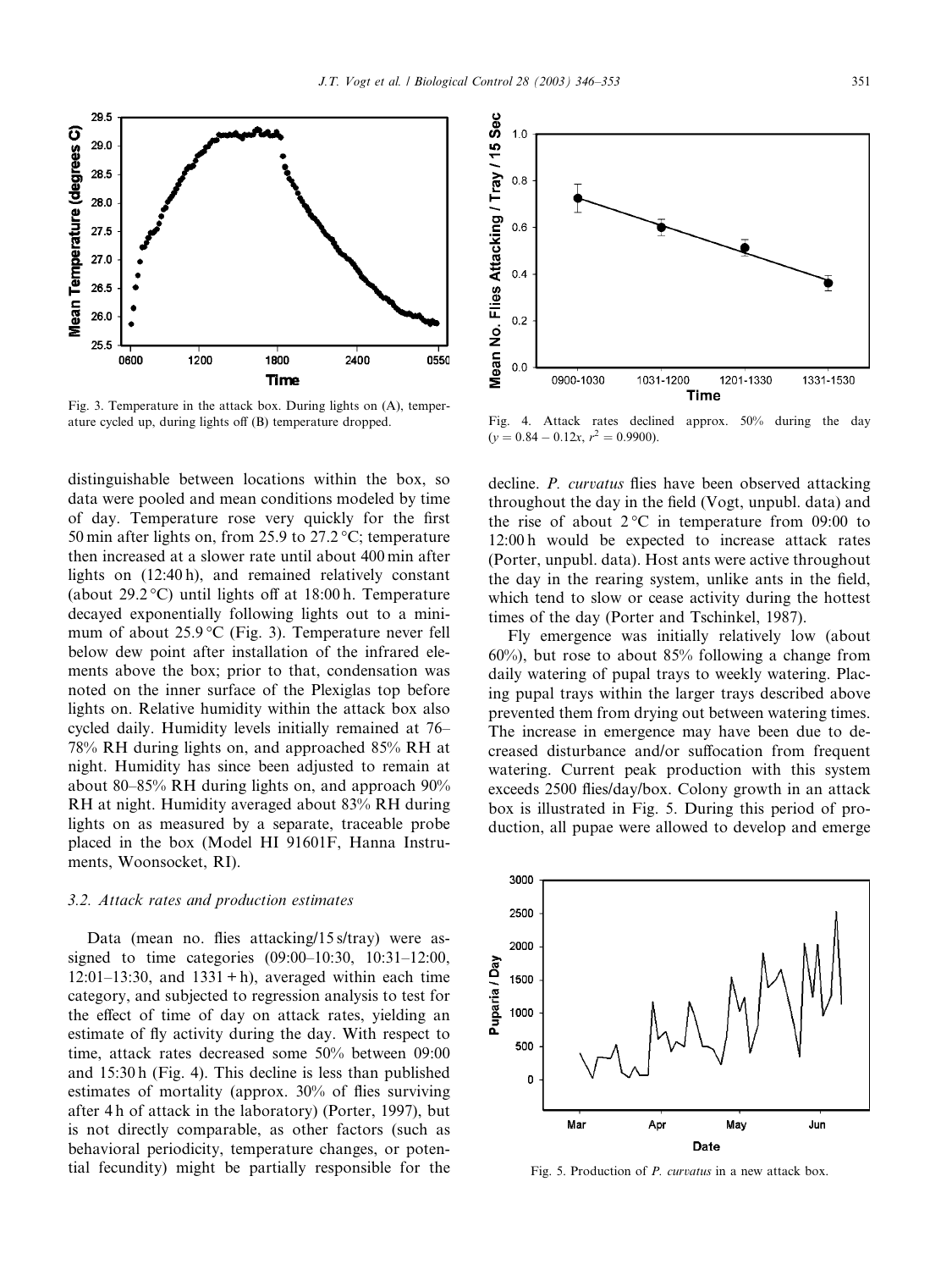as new adults into the rearing system, so Fig. 5 represents a natural population growth dynamic within the system. Mean production during the last month of growth was  $1441 \pm 152$  flies/box/day. Production is somewhat variable, but can be smoothed by holding a portion of the pupae at cool temperatures ( $\approx$ 20 °C) for a few days to delay emergence (Porter, unpubl. data). Natural variability in developmental time will also smooth peaks in pupariation and emergence.

Researchers interested in rearing phorids with this system should bear several things in mind. First, maintaining near-saturation humidity during pupation is critical to rearing success, as evidenced by a dramatic increase in production following a reduction in size of vents in containers used to house parasitized ants, and corresponding rise in RH (Vogt, unpubl. data). Secondly, while the system of lifter cups described herein does induce ants to trail (thus exposing them to attack by the flies), ants are sometimes reluctant to trail during periods of heavy attack. The attack box should be checked periodically and ants that exhibit ''freezing'' behavior should be agitated. Finally, balancing humidity requirements of pupating phorids with effective use of Fluon (which is not effective at high RH) is difficult at best. Fluon quickly regains effectiveness when exposed to dry air (as in opening containers that house parasitized ants); however, it contains a surfactant and should not be applied to the lower 1–2 cm of the inner walls of containers to avoid suffocation of ants and/or developing phorid pupae should it become wet.

This rearing system offers several advantages over previous methods. Progression from individual, small rearing trays (Porter, 2000) to the large, automated attack boxes resulted in time savings of approx. 26 personh/week for similar production (from  $\approx$ 34 h total to  $\approx$ 8 h total, assuming production of 900 flies/day). In particular, the need to transfer adult flies to individual rearing trays ( $\approx$ 7 person-h/week) and collect individual pupae  $(\approx 10.5$  person-h/week) was entirely eliminated. In the modified system, environmental conditions within the attack boxes can be changed relatively easily for experimental manipulation. Maintaining a comfortable environment outside the boxes allows for other research activities in close proximity to the fly colony, so that researchers with limited space could consider maintaining an attack box within their laboratory. Mass production of phorid flies on a very large scale will require further innovation; however, this system should prove useful for inoculative releases, maintenance of research colonies, and further experiments on phorid biology and rearing.

#### Acknowledgments

We thank John R. Davis, Cynthia Vann, and Lloyd Davis for expert technical assistance. Dan Harsh was instrumental in design and construction, and Calvin Teele contributed to design of the original, single-tray system. Lloyd Morrison, Seth Johnson, and two anonymous reviewers provided helpful comments on an earlier version of the manuscript.

## References

- Banks, W.A., Lofgren, C.S., Jouvenaz, D.P., Stringer, C.E., Bishop, P.M., Williams, D.F., Wojcik, D.P., Glancey, B.M., 1981. Techniques for collecting, rearing, and handling imported fire ants. USDA Technical Bulletin AATS-S-21, 9p.
- Cônsoli, F.L., Wuellner, C.T., Vinson, S.B., Gilbert, L.E., 2001. Immature development of Pseudacteon tricuspis (Diptera: Phoridae), an endoparasitoid of the red imported fire ant (Hymenoptera: Formicidae). Ann. Entomol. Soc. Am. 94, 97–109.
- Drees, B.M., Barr, C.L., Shanklin, D.R., Pollet, D.K., Flanders, K., Sparks, B., 1998. Managing red imported fire ants in agriculture. Tex. Ag. Ext. Svc. Bull. B-6076, 20p.
- Feener Jr., D.H., 1987. Size-selective oviposition in Pseudacteon crawfordi (Diptera: Phoridae), a parasite of fire ants. Ann. Entomol. Soc. Am. 80, 148–151.
- Feener Jr., D.H., Brown, B.V., 1992. Reduced foraging of Solenopsis geminata (Hymenoptera: Formicidae) in the presence of parasitic Pseudacteon spp. (Diptera: Phoridae). Ann. Entomol. Soc. Am. 85, 80–84.
- Jouvenaz, D.P., Lofgren, C.S., Banks, W.A., 1981. Biological control of fire ants: a review of current knowledge. Bull. Entomol. Soc. Am. 27, 203–208.
- Klassen, W., 1989. Eradication of introduced arthropod pests: theory and historical practice. Misc. Pub. Entomol. Soc. Am. 73, 1–29.
- Morrison, L.W., Gilbert, L.E., 1998. Parasitoid-host relationships when host size varies: the case of *Pseudacteon* flies and *Solenopsis* fire ants. Ecol. Entomol. 23, 409–416.
- Orr, M.R., Seike, S.H., Benson, W.W., Gilbert, L.E., 1995. Flies suppress fire ants. Nature 373, 292–293.
- Porter, S.D., 1997. Biology and behavior of *Pseudacteon* decapitating flies (Diptera: Phoridae) that parasitize Solenopsis fire ants (Hymenoptera: Formicidae). Fla. Entomol. 81, 1–18.
- Porter, S.D., 2000. Host specificity and risk assessment of releasing the decapitating fly Pseudacteon curvatus as a classical biological control agent for imported fire ants. Biol. Control 19, 35–47.
- Porter, S.D., Briano, J.A., 2000. Parasitoid-host matching between the little decapitating fly Pseudacteon curvatus from Las Flores. Argentina and the black fire ant Solenopsis richteri. Fla. Entomol. 83, 1–7.
- Porter, S.D., Pesquero, M.A., 2001. Illustrated key to the Pseudacteon decapitating flies (Diptera: Phoridae) that attack Solenopsis saevissima complex fire ants in South America. Fla. Entomol. 84, 691–699.
- Porter, S.D., Tschinkel, W.R., 1987. Foraging in Solenopsis invicta (Hymenoptera: Formicidae): effects of weather and season. Environ. Entomol. 16, 802–808.
- Porter, S.D., Pesquero, M.A., Campiolo, S., Fowler, H.G., 1995a. Growth and development of Pseudacteon phorid fly maggots (Diptera: Phoridae) in the heads of Solenopsis fire ant workers (Hymenoptera: Formicidae). Environ. Entomol. 24, 475–479.
- Porter, S.D., Vander Meer, R.K., Pesquero, M.A., Campiolo, S., Fowler, H.G., 1995b. Solenopsis (Hymenoptera: Formicidae) fire ant reactions to attacks of Pseudacteon flies (Diptera: Phoridae) in southeastern Brazil. Ann. Entomol. Soc. Am. 88, 570–575.
- Porter, S.D., Williams, D.F., Patterson, R.S., Fowler, H.G., 1997. Intercontinental differences in the abundance of Solenopsis fire ants